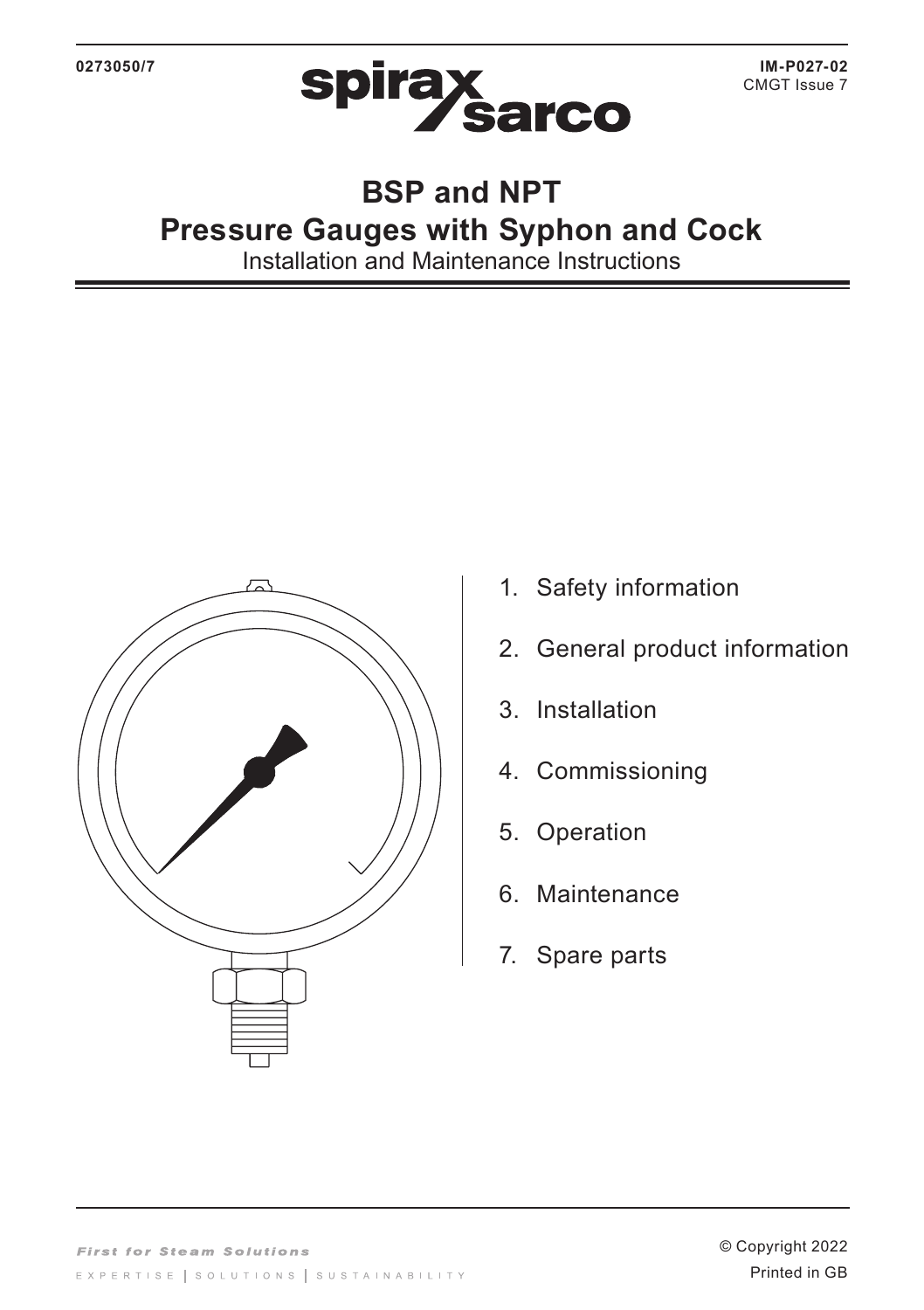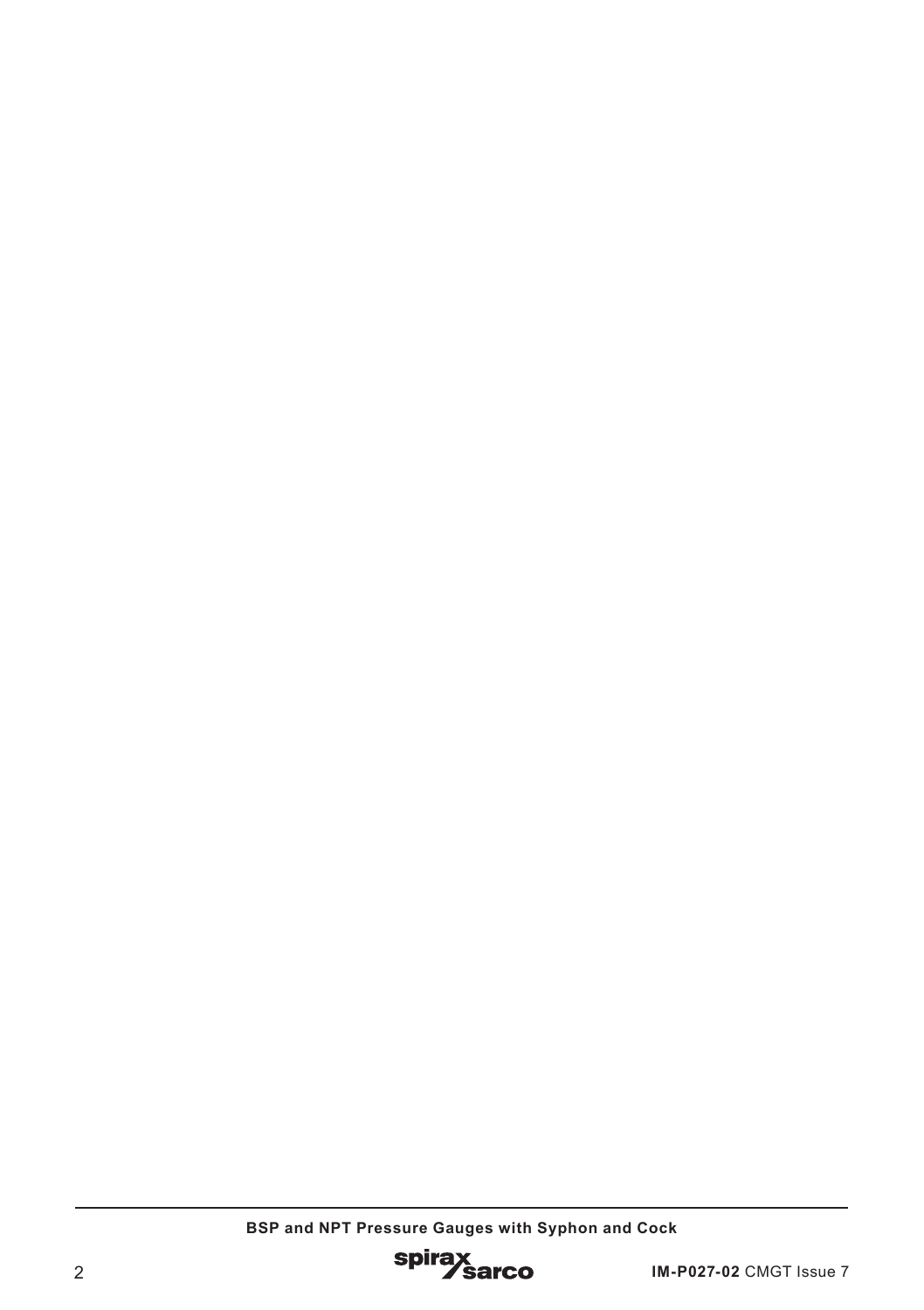# **1. Safety information**

**Safe operation of these products can only be guaranteed if they are properly installed, commissioned, used and maintained by qualified personnel (see Section 1.11) in compliance with the operating instructions. General installation and safety instructions for pipeline and plant construction, as well as the proper use of tools and safety equipment must also be complied with.**

### **1.1 Intended use**

**Referring to the Installation and Maintenance Instructions, product marking and Technical Information Sheet, check that the product is suitable for the intended use/application. The products comply with the requirements of the 'EU Pressure Equipment Directive/UK Pressure Equipment (Safety) Regulations' and fall within the category 'SEP'.** 

**Please note that products within this category are required by the Directive not to carry the**



| l Product                                             | Group 1 | Group 2    | Group 1                  | Group 2    |
|-------------------------------------------------------|---------|------------|--------------------------|------------|
|                                                       | Gases   | Gases      | Liauids                  | Liguids    |
| BSP and NPT pressure gauges<br>with syphons and cocks | ۰       | <b>SEP</b> | $\overline{\phantom{a}}$ | <b>SEP</b> |

- **i) These products have been specifically designed for use on steam, air or water/condensate which are in Group 2 of the above mentioned Pressure Equipment Directive. The products' use on other fluids may be possible but, if this is contemplated, Spirax Sarco should be contacted to confirm the suitability of the product for the application being considered.**
- **ii) Check material suitability, pressure and temperature and their maximum and minimum values. If the maximum operating limits of the product are lower than those of the system in which it is being fitted, or if malfunction of the product could result in a dangerous overpressure or overtemperature occurrence, ensure a safety device is included in the system to prevent such over-limit situations.**
- **iii) Determine the correct installation situation and direction of fluid flow.**
- **iv) Spirax Sarco products are not intended to withstand external stresses that may be induced by any system to which they are fitted. It is the responsibility of the installer to consider these stresses and take adequate precautions to minimise them.**
- **v) Remove protection covers from all connections before installation.**

### **1.2 Access**

**Ensure safe access and if necessary a safe working platform (suitably guarded) before attempting to work on the product. Arrange suitable lifting gear if required.**

### **1.3 Lighting**

**Ensure adequate lighting, particularly where detailed or intricate work is required.**

### **1.4 Hazardous liquids or gases in the pipeline**

**Consider what is in the pipeline or what may have been in the pipeline at some previous time. Consider: flammable materials, substances hazardous to health, extremes of temperature.**

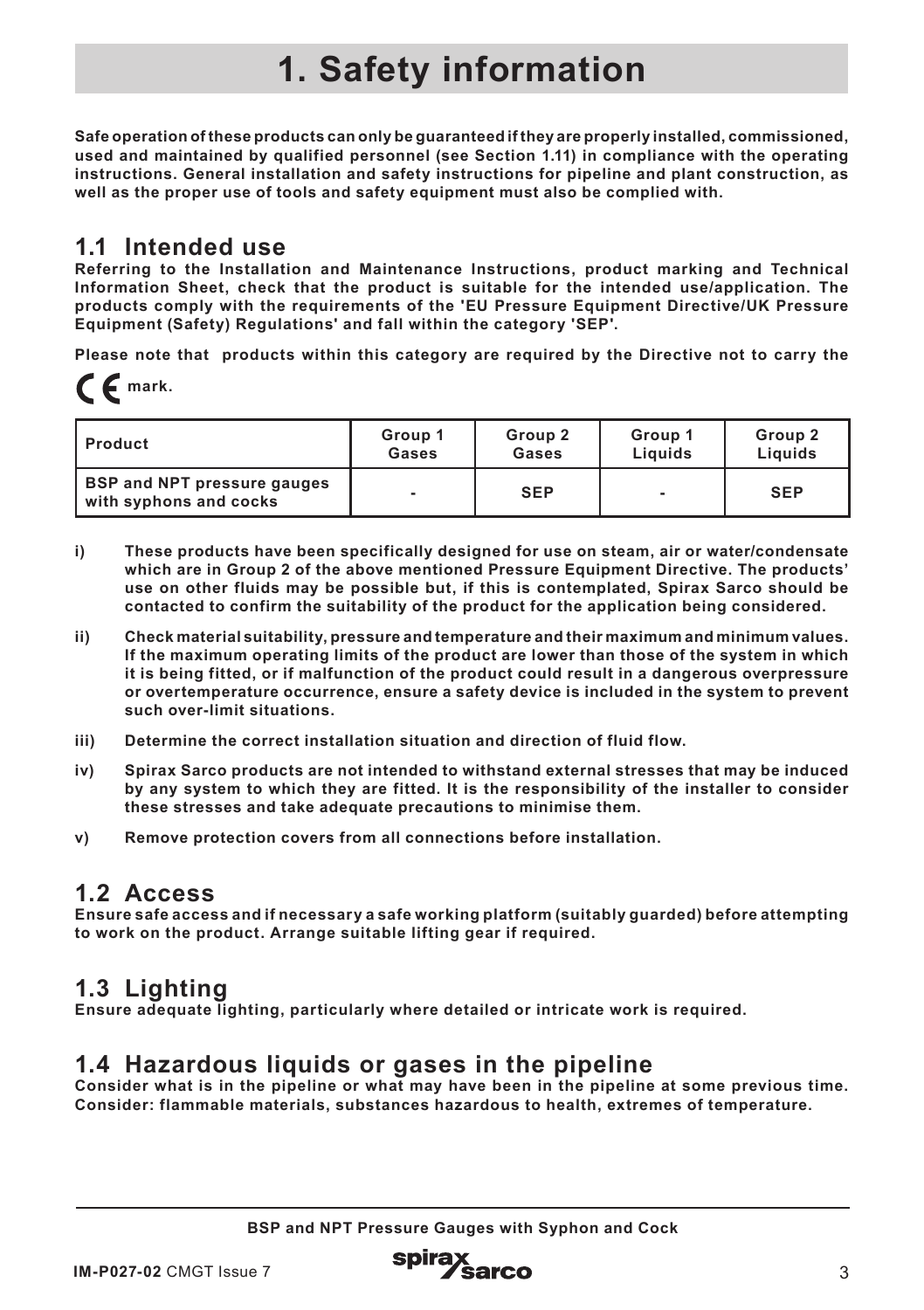### **1.5 Hazardous environment around the product**

**Consider: explosion risk areas, lack of oxygen (e.g. tanks, pits), dangerous gases, extremes of temperature, hot surfaces, fire hazard (e.g. during welding), excessive noise, moving machinery.**

### **1.6 The system**

**Consider the effect on the complete system of the work proposed. Will any proposed action (e.g. closing isolation valves, electrical isolation) put any other part of the system or any personnel at risk?** 

**Dangers might include isolation of vents or protective devices or the rendering ineffective of controls or alarms. Ensure isolation valves are turned on and off in a gradual way to avoid system shocks.**

### **1.7 Pressure systems**

**Ensure that any pressure is isolated and safely vented to atmospheric pressure. Consider double isolation (double block and bleed) and the locking or labelling of closed valves. Do not assume that the system has depressurised even when the pressure gauge indicates zero.**

### **1.8 Temperature**

**Allow time for temperature to normalise after isolation to avoid danger of burns.**

### **1.9 Tools and consumables**

**Before starting work ensure that you have suitable tools and/or consumables available. Use only genuine Spirax Sarco replacement parts.**

### **1.10 Protective clothing**

**Consider whether you and/or others in the vicinity require any protective clothing to protect against the hazards of, for example, chemicals, high/low temperature, radiation, noise, falling objects, and dangers to eyes and face.**

### **1.11 Permits to work**

**All work must be carried out or be supervised by a suitably competent person.**

**Installation and operating personnel should be trained in the correct use of the product according to the Installation and Maintenance Instructions.**

**Where a formal 'permit to work' system is in force it must be complied with. Where there is no such system, it is recommended that a responsible person should know what work is going on and, where necessary, arrange to have an assistant whose primary responsibility is safety. Post 'warning notices' if necessary.**

### **1.12 Handling**

**Manual handling of large and/or heavy products may present a risk of injury. Lifting, pushing, pulling, carrying or supporting a load by bodily force can cause injury particularly to the back. You are advised to assess the risks taking into account the task, the individual, the load and the working environment and use the appropriate handling method depending on the circumstances of the work being done.**

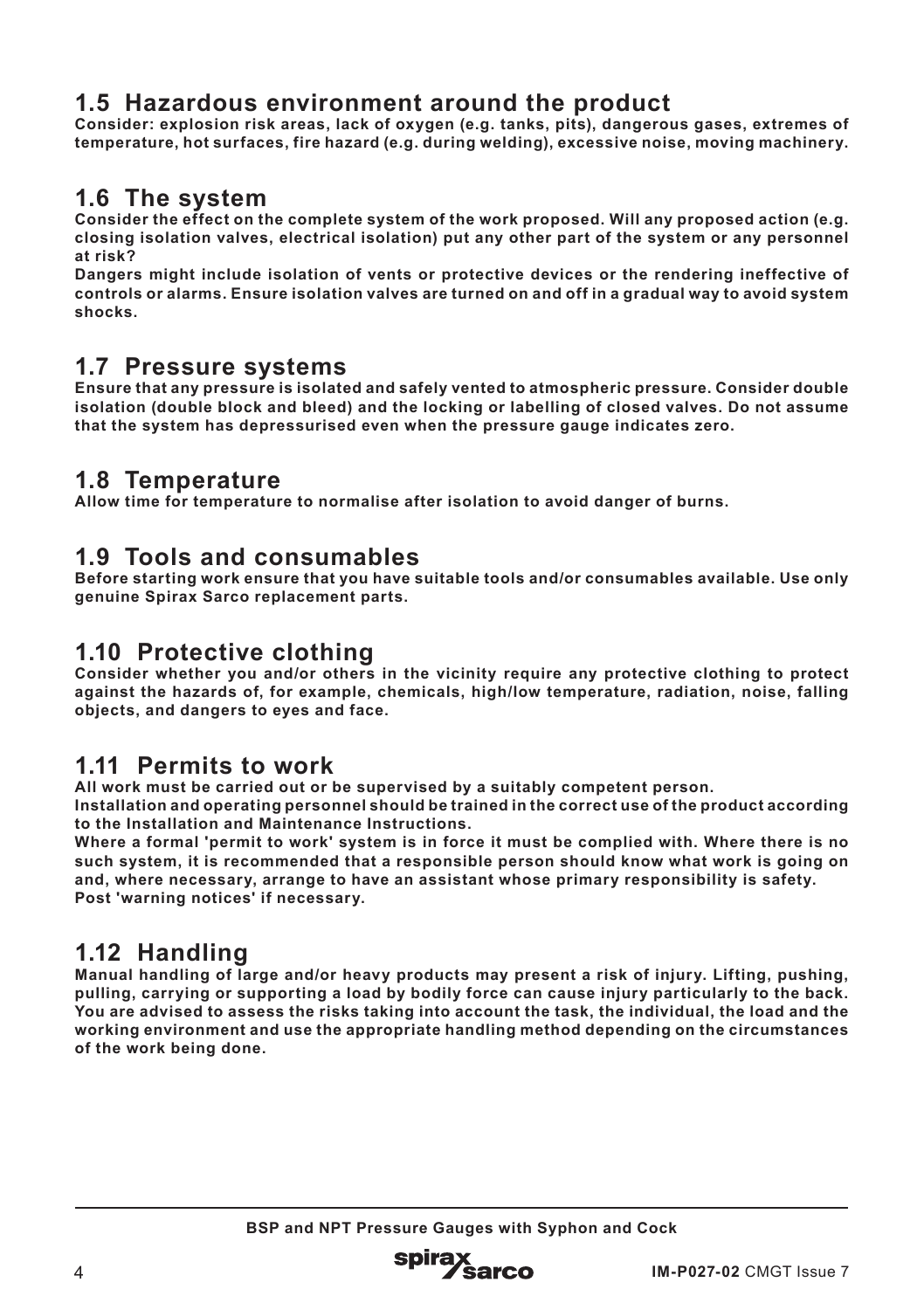### **1.13 Residual hazards**

**In normal use the external surface of the product may be very hot. If used at the maximum permitted operating conditions the surface temperature of some products may reach temperatures of 200 °C (392 °F).**

**Many products are not self-draining. Take due care when dismantling or removing the product from an installation (refer to 'Maintenance instructions').**

### **1.14 Freezing**

**Provision must be made to protect products which are not self-draining against frost damage in environments where they may be exposed to temperatures below freezing point.**

### **1.15 Disposal**

**Unless otherwise stated in the Installation and Maintenance Instructions, this product is recyclable and no ecological hazard is anticipated with its disposal providing due care is taken with the exception of PTFE (ball valves).**

#### **PTFE:**

- **Can only be disposed of by approved methods, not incineration.**
- **Keep PTFE waste in a separate container, do not mix it with other rubbish, and consign it to a landfill site.**

### **1.16 Returning products**

**Customers and stockists are reminded that under EC Health, Safety and Environment Law, when returning products to Spirax Sarco they must provide information on any hazards and the precautions to be taken due to contamination residues or mechanical damage which may present a health, safety or environmental risk. This information must be provided in writing including Health and Safety data sheets relating to any substances identified as hazardous or potentially hazardous.**

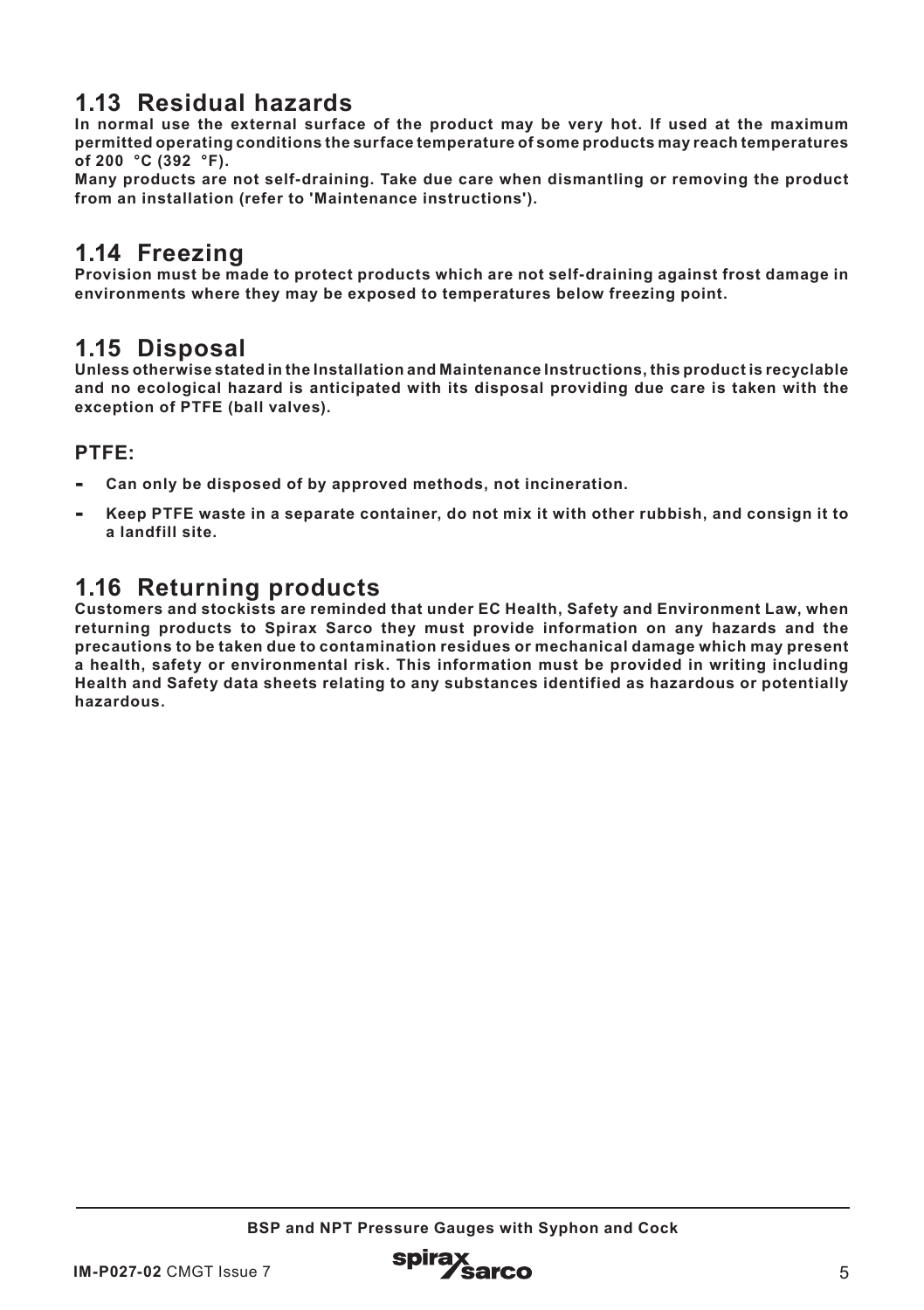## **2. General product information**

### **2.1 General description**

These pressure gauges have 100 mm (4") diameter dials with units marked in bar, psi and inches Hg for vacuum as appropriate. The gauge is supplied with either:-

Ring-type syphon tube and cock or a 'U' type syphon tube and cock.

The Bourdon tube gauge is constructed in accordance with:

**-** DIN EN 837-1:1997-02 Pressure gauges - Part 1: Bourdon tube pressure gauges; dimensions, metrology, requirements and testing,

and

**-** DIN EN 837-1:1997-02 Pressure gauges - Part 3: Diaphragm and capsule pressure gauges; dimensions, metrology, requirements and testing

#### **Note:**

For further information see the following Technical Information Sheets: TI-P027-01 (BSP), TI-P027-03 (NPT), which give full details.

### **2.2 Sizes and pipe connections**

|                  |             | <b>BSP</b>             | <b>NPT</b>   |                        |
|------------------|-------------|------------------------|--------------|------------------------|
| Pressure gauge:  |             | %" male                | EN ISO 228-1 | $\frac{1}{2}$ " male   |
| Gauge cock:      | Gauge end   | $\frac{3}{8}$ " female |              | $\frac{1}{2}$ " female |
|                  | Syphon end  | %" female parallel     |              | $\frac{1}{2}$ " female |
| Ring/'U' syphon: | Cock end    | %" male taper          | EN 10226-1   | $\frac{1}{2}$ " male   |
|                  | Process end | %" male parallel       |              | $\frac{1}{2}$ " male   |



**Fig. 1**

**BSP and NPT Pressure Gauges with Syphon and Cock**

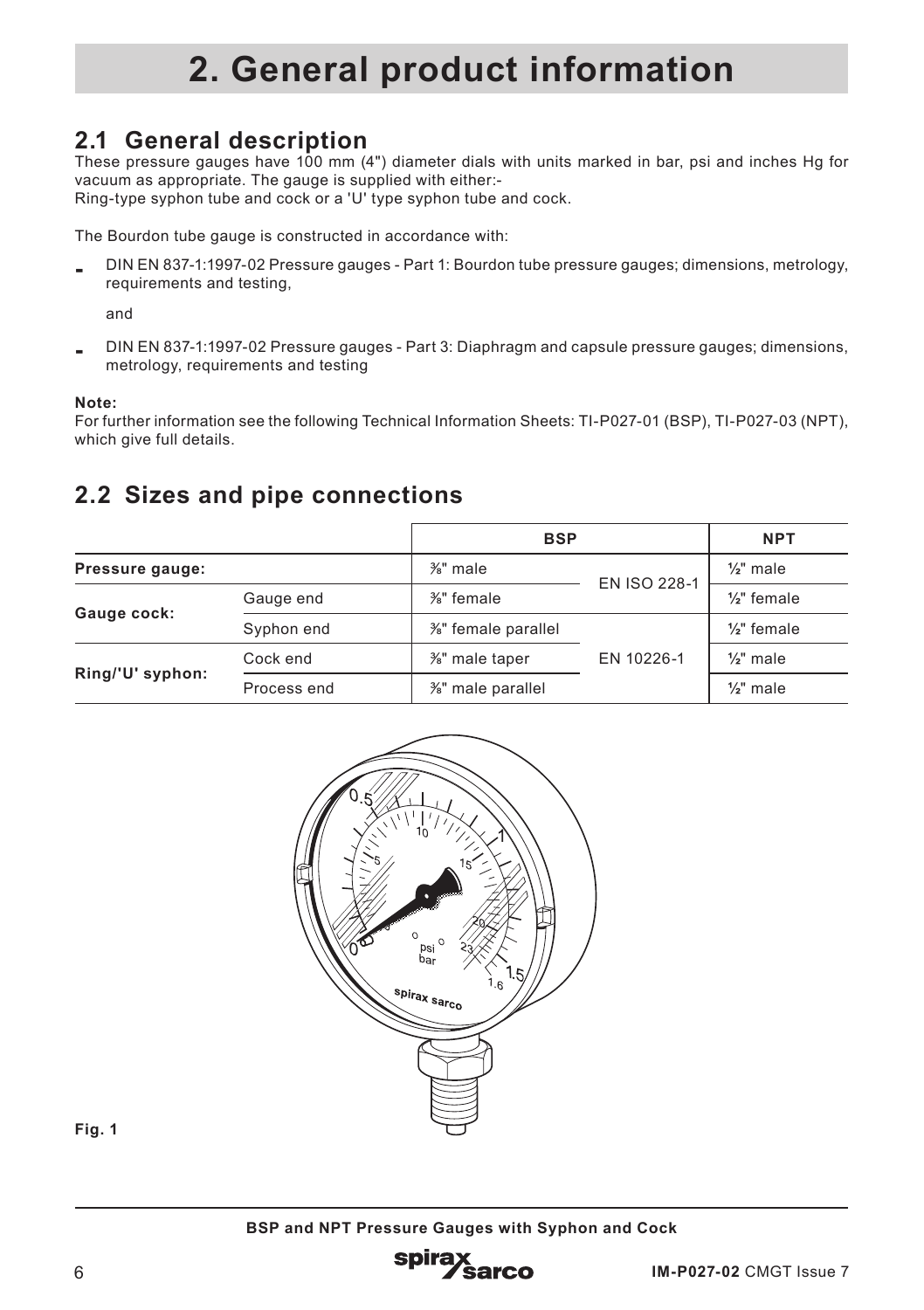### **2.3 Pressure/temperature limits and available range**

|                                                                     |                                  |                                                |                    | <b>BSP</b>         | <b>NPT</b>         |
|---------------------------------------------------------------------|----------------------------------|------------------------------------------------|--------------------|--------------------|--------------------|
| Maximum design conditions                                           |                                  |                                                | Full scale reading | Full scale reading |                    |
| <b>PMA</b>                                                          | Maximum allowable pressure       |                                                |                    | Full scale reading | Full scale reading |
| <b>TMA</b>                                                          |                                  | Maximum allowable temperature of gauge         | 217 °C             | 422.6 °F           |                    |
| Note: Either a 'U' or a ring syphon must be fitted to achieve this. |                                  |                                                |                    |                    |                    |
| Minimum allowable temperature                                       |                                  |                                                |                    | $-40 °C$           | $-40 °F$           |
| * PMO                                                               |                                  |                                                | Range              | $0$ to 1.6 bar     | $0$ to $30$ psi    |
|                                                                     | Maximum<br>operating<br>pressure |                                                | Range              | $0$ to 4 bar       | $0$ to $60$ psi    |
|                                                                     |                                  | Steel                                          | Range              | $0$ to $6$ bar     | 0 to 100 psi       |
|                                                                     |                                  |                                                | Range              | $0$ to $10$ bar    | 0 to 160 psi       |
|                                                                     |                                  |                                                | Range              | $0$ to 16 bar      | 0 to 300 psi       |
|                                                                     |                                  |                                                | Range              | $0$ to 25 bar      | 0 to 360 psi       |
|                                                                     |                                  |                                                | Range              | $-1$ to 1.5 bar    | 30" Hg to 20 psi   |
|                                                                     |                                  | These are available as<br>compound gauges down | Range              | $-1$ to 3 bar      | 30" Hg to 40 psi   |
|                                                                     |                                  | to full vacuum                                 | Range              | $-1$ to 5 bar      | 30" Hg to 70 psi   |
|                                                                     |                                  |                                                | Range              | $0$ to $4$ bar     |                    |
|                                                                     |                                  |                                                | Range              | $0$ to $10$ bar    |                    |
|                                                                     |                                  | Stainless steel                                | Range              | $0$ to 16 bar      |                    |
|                                                                     |                                  |                                                | Range              | $0$ to 25 bar      |                    |
| Maximum ambient temperature                                         |                                  |                                                | 50 °C              | 140 °F             |                    |

#### **\* Please note:**

For compressed air and steam services the PMO (Maximum operating pressure) for this product is 16 bar g (232.06 psi g). Gauge cock limited to 16 bar g. Use M10S2 or M10S4 for higher pressures.

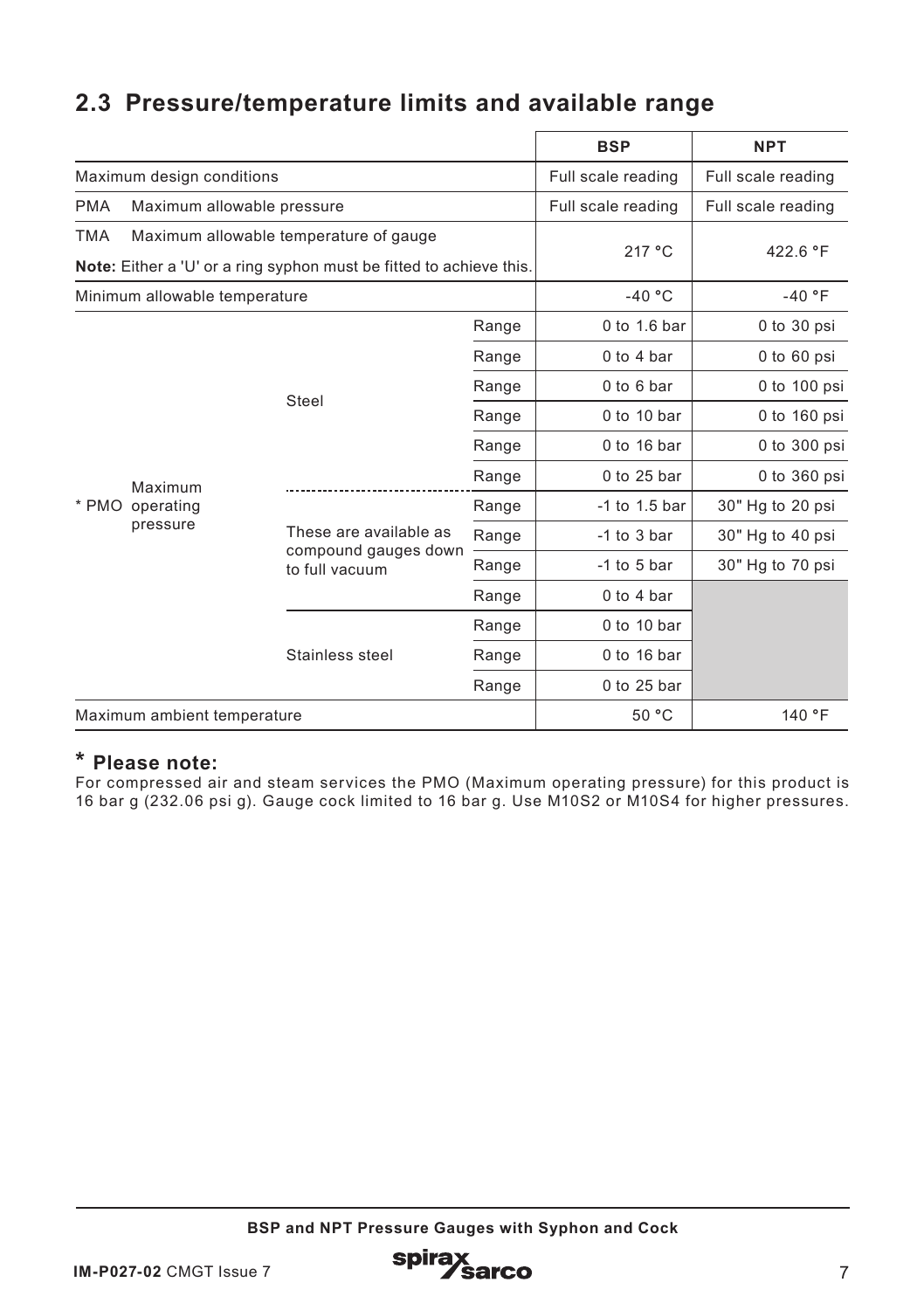# **3. Installation**

#### **Note: Before actioning any installation observe the 'Safety information' in Section 1.**

As with all instrumentation, the Spirax Sarco pressure gauge is a delicate measuring device and care has to be taken in its installation and use if it is to remain reliable.

It is recommended that all gauges are fitted with a gauge cock to assist when calibration or maintenance is necessary. When used on steam or other hot gases, gauges **must** be protected from heat by the use of a 'U' syphon or ring syphon tube and gauge cock. The syphon pipe should be primed with water prior to fitting the gauge. Care should be taken if the installation is exposed to frost as gauges can burst.

Gauges should be adequately protected from either mechanical vibration or rapid system pulsation.

Tighten the gauge with care using a 22 mm A / F spanner not by twisting the gauge case. Gauges should be selected so as not to exceed 75% of maximum scale reading during normal use.

#### **Typical uses of a 'U' syphon and gauge**





**Fig. 2 Vertical pipe Fig. 3 Horizontal pipe** (where no headroom exists)

![](_page_7_Figure_11.jpeg)

**BSP and NPT Pressure Gauges with Syphon and Cock**

![](_page_7_Picture_13.jpeg)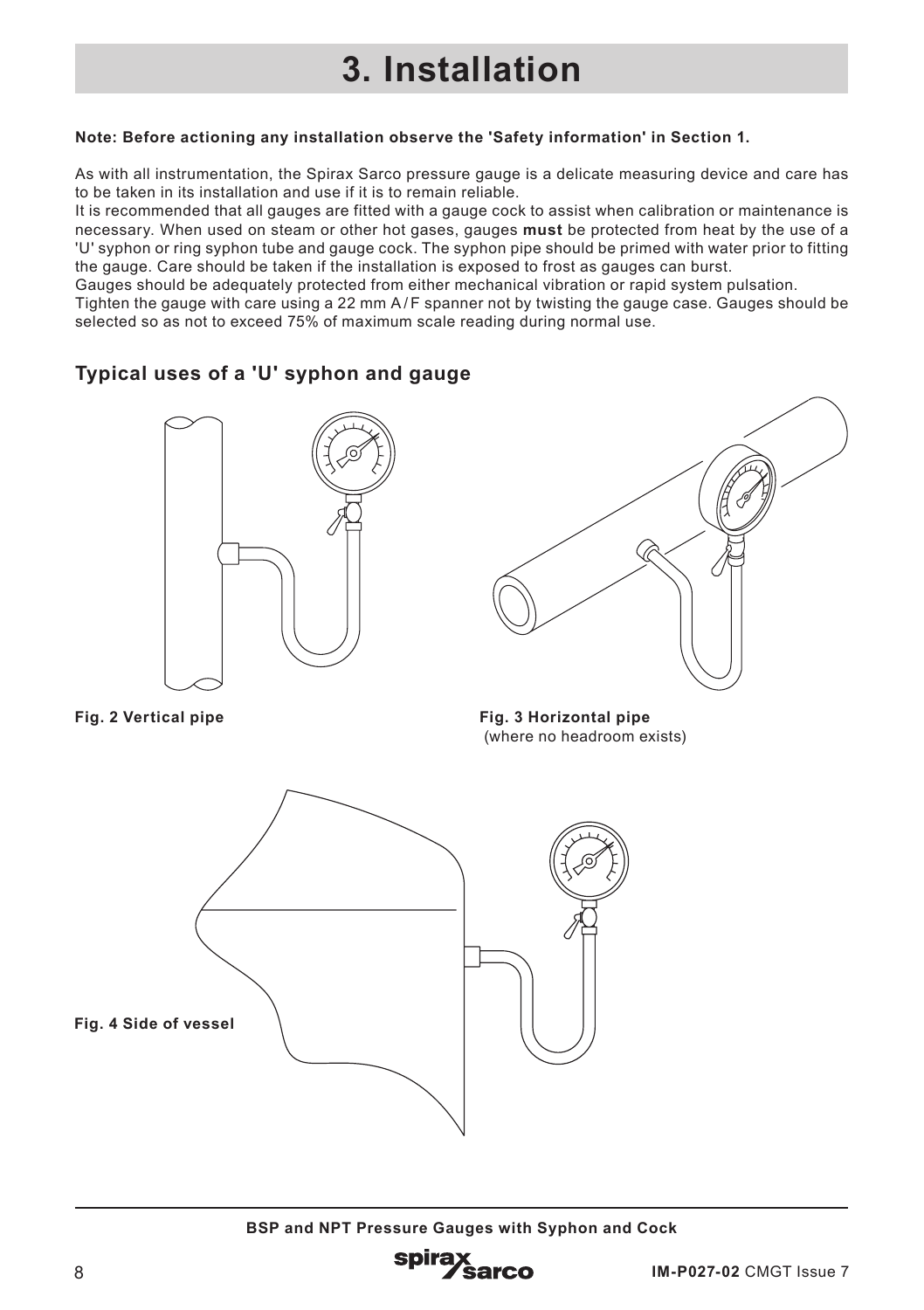#### **Typical uses of a ring syphon and gauge**

![](_page_8_Figure_1.jpeg)

# **4. Commissioning**

After installation or maintenance ensure that the system is fully functioning. Carry out tests on any alarms or protective devices.

## **5. Operation**

The Spirax Sarco pressure gauge is designed to indicate the pressure within the system.

As pressure is admitted, the bourdon tube tends to straighten out, converting pressure to displacement. The tube is linked to a pinion which is attached to a pointer, this then display's the pressure reading on a circular scale.

![](_page_8_Picture_9.jpeg)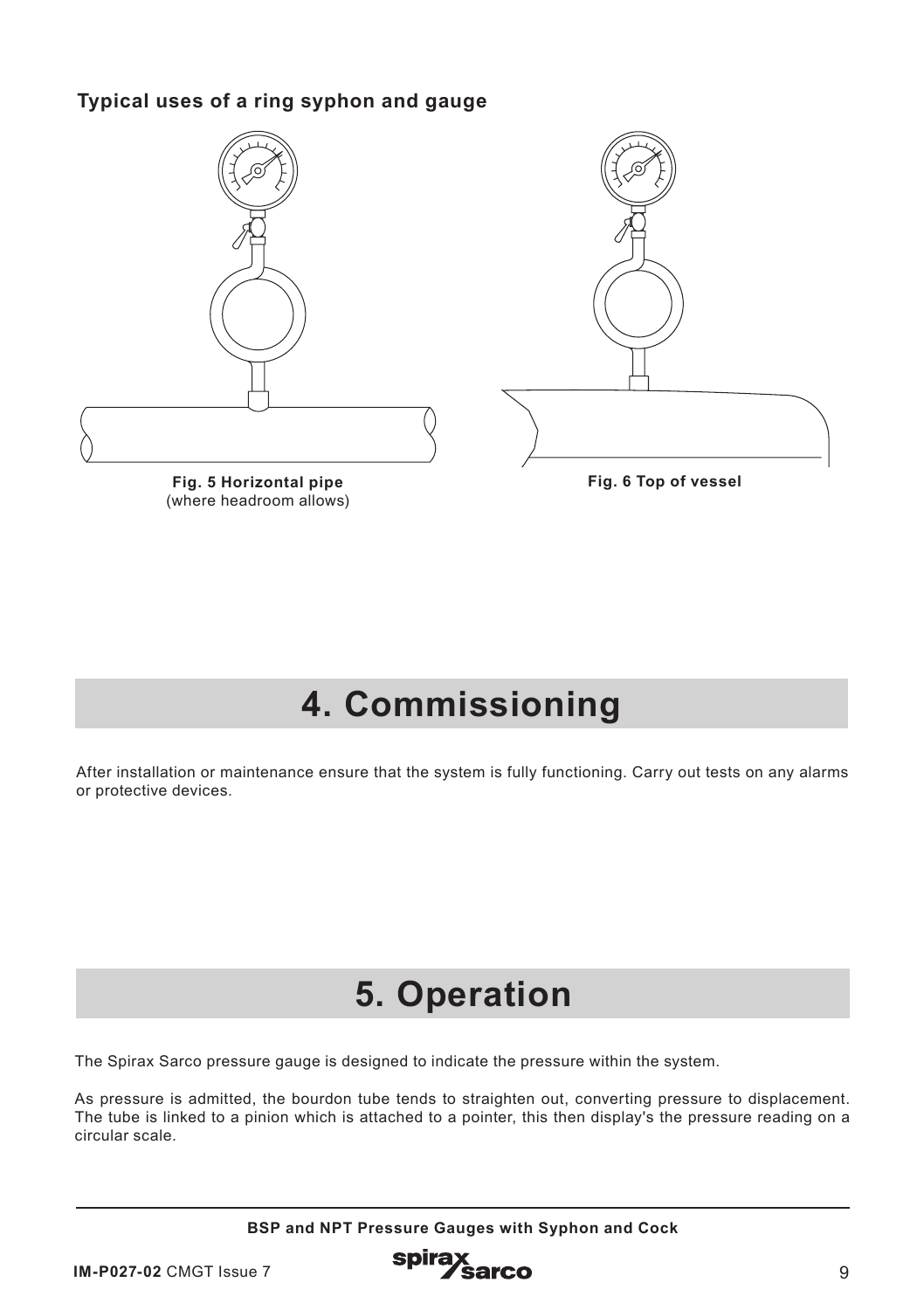# **6. Maintenance**

There are no spare parts for the Spirax Sarco pressure gauge: the only maintenance work necessary is regular cleaning of the perspex window and recalibration. Solvents should not be used to clean the perspex window as it may impair clarity.

#### **Note: Gauge cocks should always be opened and closed slowly to avoid pressure shocks to the gauges.**

During recalibration the perspex window can be removed, using a narrow flat-faced screwdriver, placed in the slots on the edge of the window. The pointer can be gently pulled off its spindle and replaced at the correct reading by gently pushing back on to the spindle. After calibration, push fit the window back into position. Refit the gauge to the system.

# **7. Spare parts**

There are no spare parts available for the Spirax Sarco pressure gauge.

#### **How to order a new product**

**Example:** 1 off Spirax Sarco <sup>3/8</sup>" pressure gauge with a pressure range of 0 - 10 bar and having screwed BSP connections.

![](_page_9_Picture_9.jpeg)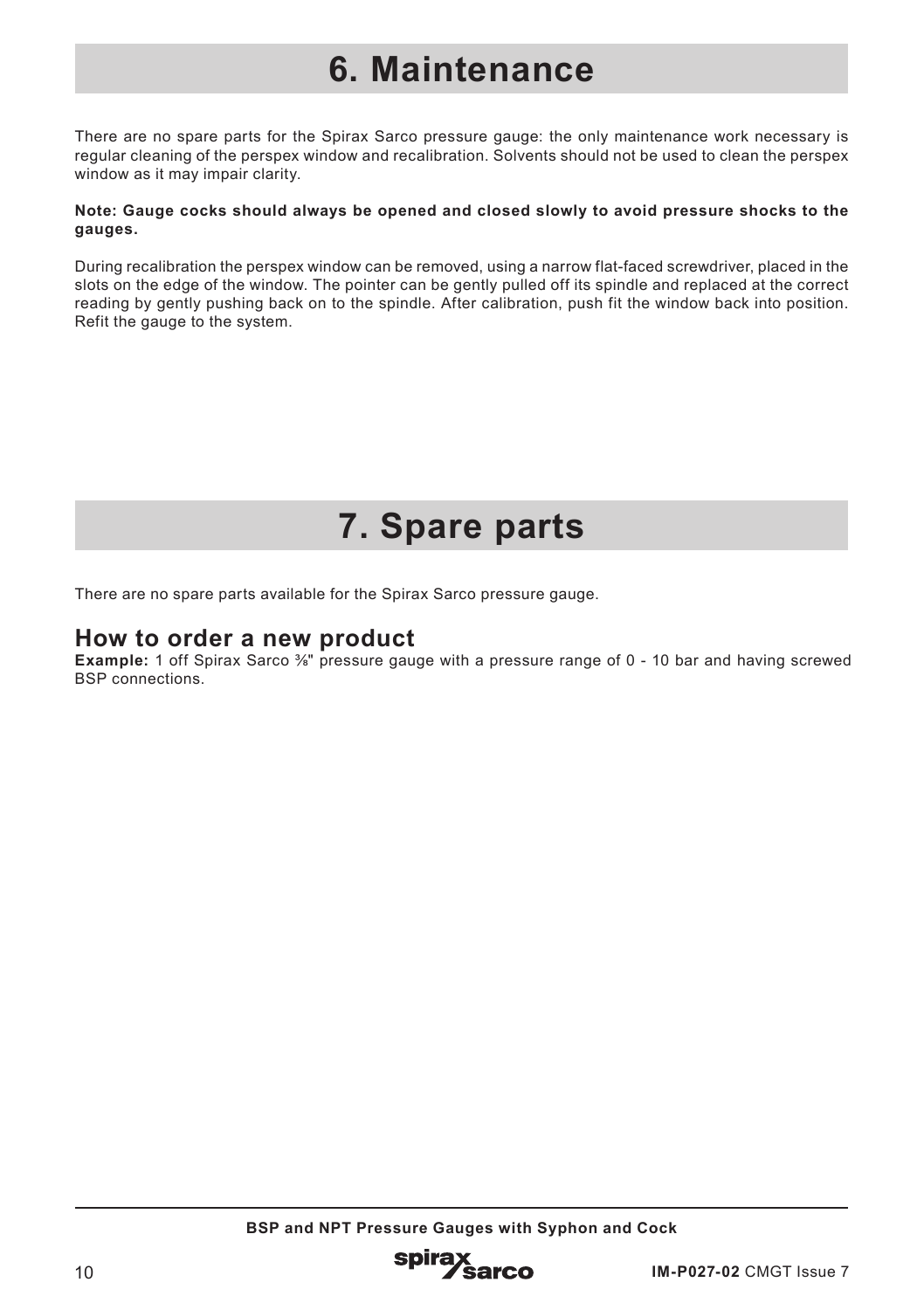![](_page_10_Picture_2.jpeg)